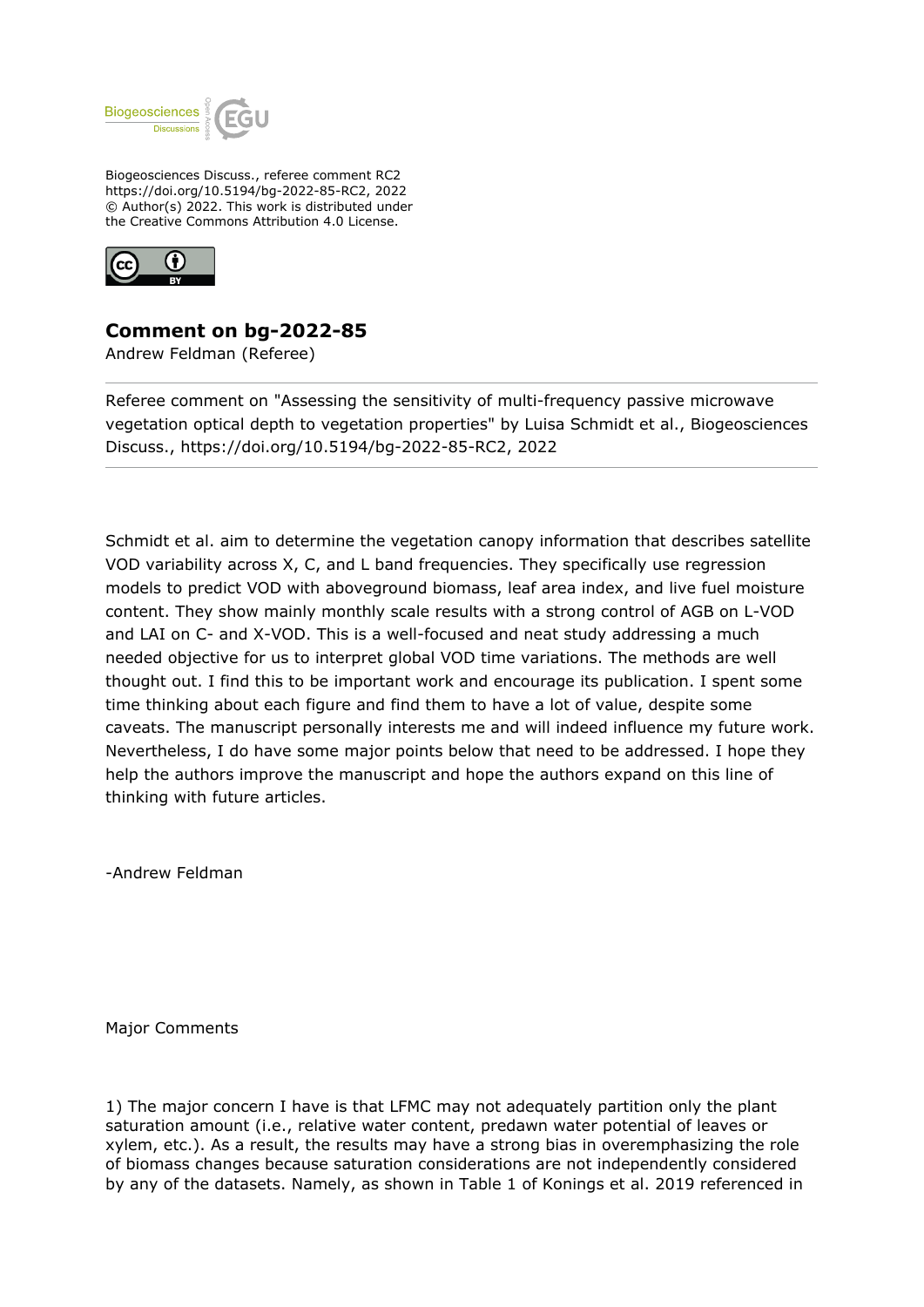this study, LFMC is still a strong function of AGB. LFMC ultimately does not normalize out effects of saturation alone - a change in dry biomass will still influence LFMC even without a change in plant water status. Ideally, a plant water status parameter should be used that is insensitive to dry biomass. Additionally, LFMC is modeled from MODIS. MODIS is undesirably mainly a function of greenness/biomass (not always strongly a function of plant hydraulics) where use of this dataset relies heavily on how well plant hydraulics and water status are modeled (a highly uncertain modeling process). This is a lynchpin of a study that ultimately relies on partitioning effects of VOD signals into their components, where there is a bias of more certainty in the dry biomass and structure observations and less certainty in those about the plant hydraulic parameters.

One insight that suggests saturation may not be well modeled is that there is a large decline in explanation of 8-day versus monthly timescales (figures S1 and S2). While noise may act more at 8-day timescales reducing its R2 compared to monthly R2 as the authors discuss in lines 460-470, we also know that the short timescales are commonly describing plant saturation dynamics as described in the Konings et al. 2019 and Feldman et al. 2020 papers referenced here. There are also several other published works (see for example: https://doi.org/10.5194/bg-18-831-2021 with error analysis: 10.1109/JSTARS.2021.3124857) based on SMAP VOD that shows the sub-weekly timescale L-VOD variations are indicative of plant rehydration and water loss dynamics, especially in water-limited locations where the authors here tend to find some of the lowest R2 (lines 330-337). I am speculating (with help from fig. 4 that shows some stronger LVOD sensitivity to LFMC), but this issue could additionally be reflected in lower R2 for L-VOD than for X-VOD where potentially the former is more sensitive to canopy water status, especially in tree canopies. That is assuming the L-VOD and X-VOD retrieval processes are equivalent.

The issue is not enough to prevent publication of the study because there are still very valuable results here and reliable large scale partitioned plant water status information is practically unavailable. However, I strongly recommend that the authors explicitly address this issue beyond few sentences in 500-503. Either consider using a more detailed model output of plant water status (some common large scale DGVMs like LPJ and ED2 now have plant hydraulic schemes to provide canopy water status information) in place of the MODIS LFMC and/or do more to explain the uncertainties of the MODIS LFMC product and how that could bias the results as stated about. For example, I am not familiar with the Yebra et al. 2018 study - I think a summary of how they obtain LFMC and potential limitations relevant to its use in this study are needed.

2) I think the manuscript should emphasize the time dependence of the main results more. Even though monthly and 8-day timescales are different, the main predictors tend to be different and previous studies do not suggest that this would only be due to noise; the results nicely give evidence for what we have speculated all along that different aspects of the canopy (dry biomass, water, structure, etc.) influence VOD at different timescales. Specifically, the abstract (lines 31-33), overall results (lines 367-373), and much of the discussion are written as an absolute result. However, these statements mainly appear to be only a function of the monthly timescale. Future work should repeat the same analysis as equivalently as possible across different timescales.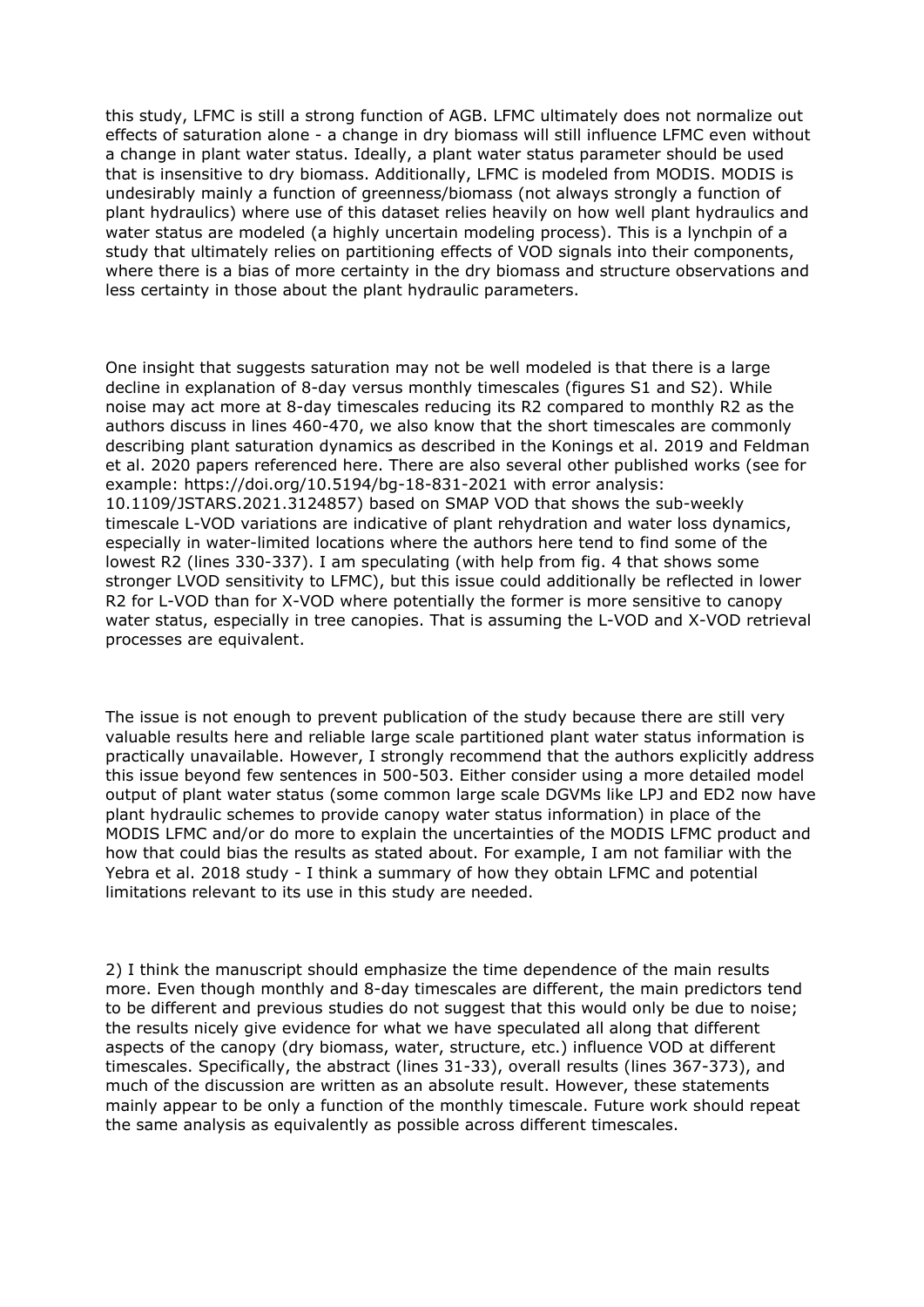Line-Specific Comments

Line 27: "…level 3 L-band derived…" should it be "…level 3 L-band [VOD] derived…"?

Line 47-52: Please reference some more recent work on the b parameter and other aspects by Kaitlin Togliatti et al.:

Togliatti et al., "Quantitative Assessment of Satellite L-Band Vegetation Optical Depth in the U.S. Corn Belt," in IEEE Geoscience and Remote Sensing Letters, vol. 19, pp. 1-5, 2022, Art no. 2500605, doi: 10.1109/LGRS.2020.3034174.

Line 118: I think the article would benefit from a more explicit research objective or question. Line 118 is very general and broad and has been done in various forms previously. I suggest adding some more nuance so the reader knows what the authors wish to establish.

Line 130: I want to double check that the authors were careful in keeping consistent retrieval processes for all VOD products here. It is a great step to normalize VOD at each frequency (lines 143-146). It is also good they all use LPRM (line 131). However, were there greatly different processes for choosing parameters like single scattering albedo and the modeling of surface roughness? Harmonizing VOD could potentially bias some results in disproportionately influencing certain components of the VOD power spectra (for example, monthly variances of VOD could have been greatly altered while the interannual VOD variance was not influenced).

Line 205-206: The authors means that the "AGB dataset is not representative…" not that AGB itself is not representative. AGB is certainly relevant to all plants.

Line 212: Please explain what "grid-search" means. Is this describing spatial pixels across the globe or a method within the random forest approach?

Line 218-219: I am not sure these definitions are common knowledge. What exactly is used to determine "minimum samples within a leaf", "number of estimators", etc.?

Line 230-234: It would be helpful to point out what the regressors are  $(f(x))$  and what is being predicted? I am guessing VOD is g(mu) and vegetation structure, leaf, water, etc. observations are the  $(f(x))$ ? Please clarify.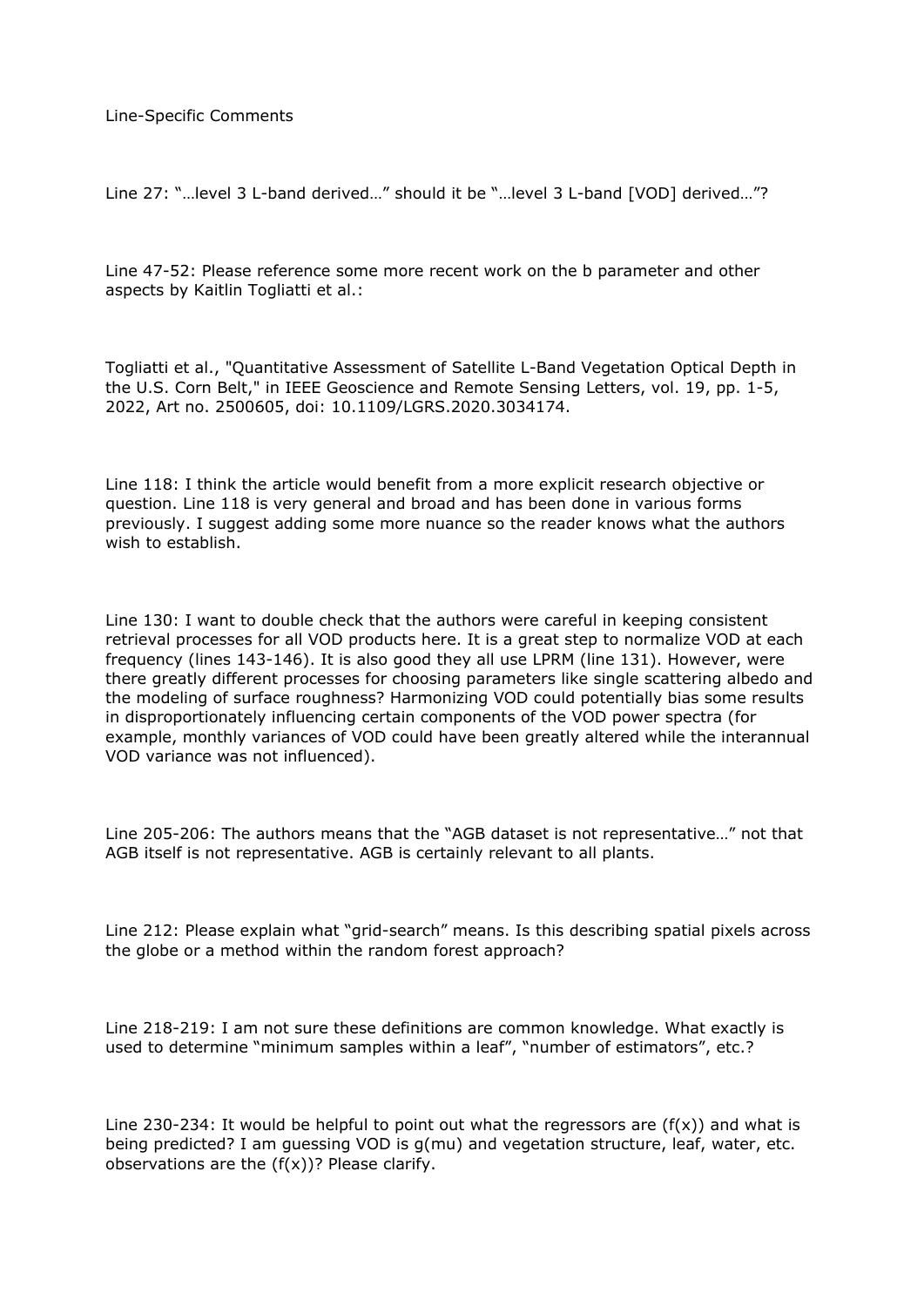Line 236-237: The land cover maps are technically binary "dummy variables" here that tell whether or not to include AGB (values of zero or one). Or are they being used beyond this?

Table 2: A caution that for the "global" regression, one of the land cover "dummy variables" needs to be left out or else it will bias the regression. For example, if you have four binary regressors (tree, herb, shrub, crop), one needs to be chosen not to be in the regression.

Fig. 2 and Fig. S1: A point of major clarification: It may be helpful to walk the reader through what the authors are looking for here. Are you choosing between GAM and RF? Any other specific decisions? I am not sure how to interpret the difference between the short vegetation and tree cover models. If the tree cover models have AGB, they should be expected to have better variance explained by default because they have an additional parameter that the herbaceous pixels do not have. They are also comparing different regions. It may not be a one-to-one comparison. I am not sure how to also interpret the difference between the global model and land cover model (line 289-299). I am still struggling to understand what their difference is from Table 2 and whether it is a one-toone comparison. One thing to consider is that models that have more regressors are forced to have higher R2 because adding regressors never reduces the variance explained (at least in least squares regression). These points should be clarified given that they influence the subsequent results.

Figure 3 and line 252: I make heavy use of linear regression models and least squares, but tend to not use ML approaches like random forest. The negative R2 are confusing because they are not possible in least squares, fundamentally because they are the square of the correlation coefficient which is forced to be non-negative. Negative R2 may be because a predictor (a constant like the y-intercept) is left out of the regression and therefore it is not interpreted like other R2. Can the authors clarify?

Figure 4: Is this monthly?

Section 3.2.2 and Figure 5: Given that I did not follow the specific differences between the land cover and global model, I am having trouble interpreting Figure 5 compared to Figure 4. Is the only difference that the global model (figure 4) includes all pixels, but the land cover model are different subsets of pixels? I am guessing the use of "dummy" variable regressors in the global model also has an effect that the land cover models do not? Please clarify.

Line 414: Local factors like what?

Line 419-422: See my major comment: this could in part be a limitation of not having an